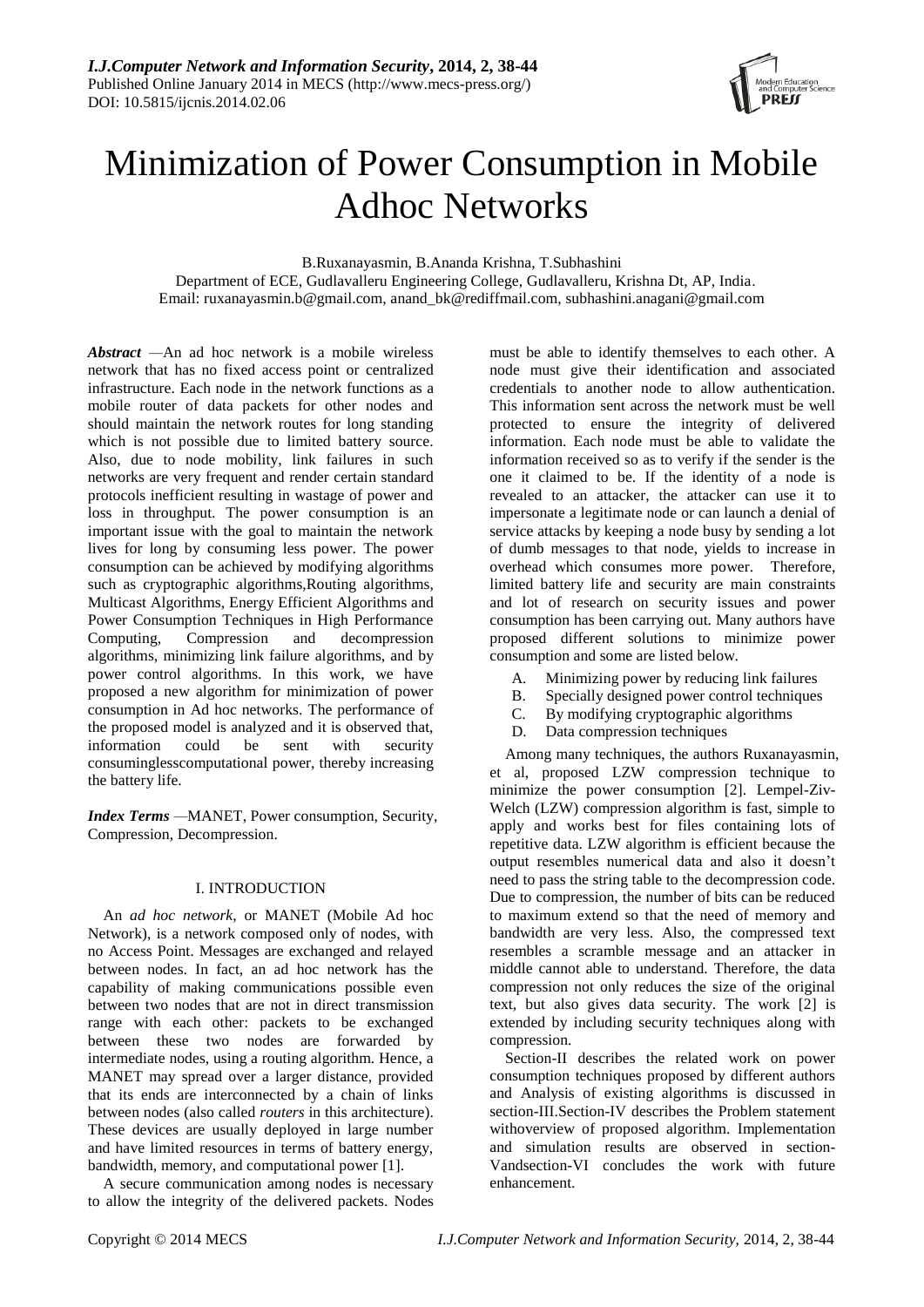#### II. RELATED WORK

The authors Subirkumar, et al, [1] proposed the advantages and disadvantages of MANETS and recent developments with applications in ad hoc networks.

The authors Ravindra.E, etal, [3] proposed the mechanism of link failure prediction. This performs local route repair if the signal strength is below the threshold value. The drawback is route rebuilding time. The future work is to develop an algorithm to reduce the route rebuilding time so that real time voice and data can be transmitted in MANET.

The authors Mr.S.A.Jain, et al, [4] proposed different mechanisms for the link failure detection by using alternate route finding from the nearer of the faulty node resulting into improvement in throughput, and end to end delay parameters. Thus performance of MANET will be significantly increased, along with TCP throughput.

The authors DiaaSalama, et al, [5] proposed energy consumption of different common symmetric key encryptions on handheld devices. It is found that after only 600 encryptions of a 5 MB file using Triple-DES the remaining battery power is 45% and subsequent encryptions are not possible as the battery dies rapidly.

The authors Guoliang Xing,et al, [6] proposednew algorithm based on minimum Steiner tree (ISTH). In this, they explained the nodes and transmission power at ideal and sleep nodes. And discussed the comparison of energy in MPCP (Minimum Power Configuration Protocol) and min-power routing. Future work is to maximize system life time, reduce network contention, and estimate data rates.

The author AbdellahIdrissi, et al, [7] proposed an optimization method under constraints for minimizing the power batteries consumption when sending messages from a source device to a destination device. The method presented is based on the adaptation of the Dijkstra"s algorithm. Its approach is to assist users to control and regulate batteries capacities in order to minimize the consumption.

The authors P.Balakumar, et al, [8] proposed an efficient routing protocol called Power efficient Preferred Link-based algorithm (PPL). It shows better than other algorithms in energy-efficient and connection maintenance.

# III. ANALYSIS OF EXISTING ALGORITHMS

#### *A. Dijkstra's algorithm*

MANET assists the users to efficiently use their devices in order to minimize the battery power consumption. The communication between two devices is not necessarily symmetric, i.e., given two devices 'i' and  $'i'$ . The device  $'i'$  can send a message to device  $'i'$ , but device 'j' cannot necessarily send any message to device 'i'. Since 'i' and 'i' don't necessarily have the same energy. A fixed amount of data must be sent from a source device to a destination device to determine

power. A new algorithm named as Dijkstra"s algorithm proposed by AbdellahIdrissi etal,for energy management in mobile ad hoc network is designed to rectify this problem [7]. It finds the minimum of energy to consume when sending a message from the device "*s'* to the device "*d'* in the mobile ad hoc network. The algorithm finds all shortest paths from the source to all destinations. Initially all devices are untreated, and the algorithm ends once a device is treated at destination, and moved from the untreated set to the treated set.

#### *B. Power control algorithm*

The wireless channel is characterized by signal strength attenuating with distance from the transmitter [10]. The commonly used power-attenuation model for decay of the signal is represented by the non-linear formula

$$
P_R(d) = P_T/d^{\alpha}
$$
 (1)

Where,  $P_T$  is the transmitted signal strength.

 $d^{\alpha}$  is the distance from the transmitter.

 $P_R$  (d) is the amplitude of the received signal at the distance'd'.

In  $d^{\alpha}$  a is the path loss factor whose value typically between 2 and 6.

Nodes can correctly receive a packet if the strength of the packet at that node is above a certain threshold called Receive threshold. If the distance between the transmitter and receiver is such that the signal strength is above this threshold, the receiver is said to be within the transmission range of the sender. There is a lower threshold called carrier sense threshold, up to which the received signal strength is enough for the receiver to detect the packet sent, but the receiver is unable to receive it correctly. All received signals that fall between these thresholds cause the channel to be sensed busy and contribute to the interference at the receiver.

Energy is a source and non-renewable in wireless ad hoc network, energy- efficient protocol design is a key concern. The design and performance analysis of such protocols require proper modeling for the measurement of energy consumption. The authors presented some results measuring energy consumption of various network interferences. The four possible energy consumption states are identified as: transmit, receive, idle and sleep. The first two states are when the node is transmitting and receiving the packets respectively, the idle state is when node is waiting for any packet transfers, and the sleep state is a very low power state where the node can neither receive nor transmit.

The cost associated with each packet at a node is represented as the total of incremental cost "m" proportional to the packet size and a fixed cost "b" associated with channel acquisition.

$$
Cost = m \times size + b \tag{2}
$$

Thus, the cost of a broadcast packet will be of the form

Copyright © 2014 MECS *I.J.Computer Network and Information Security,* 2014, 2, 38-44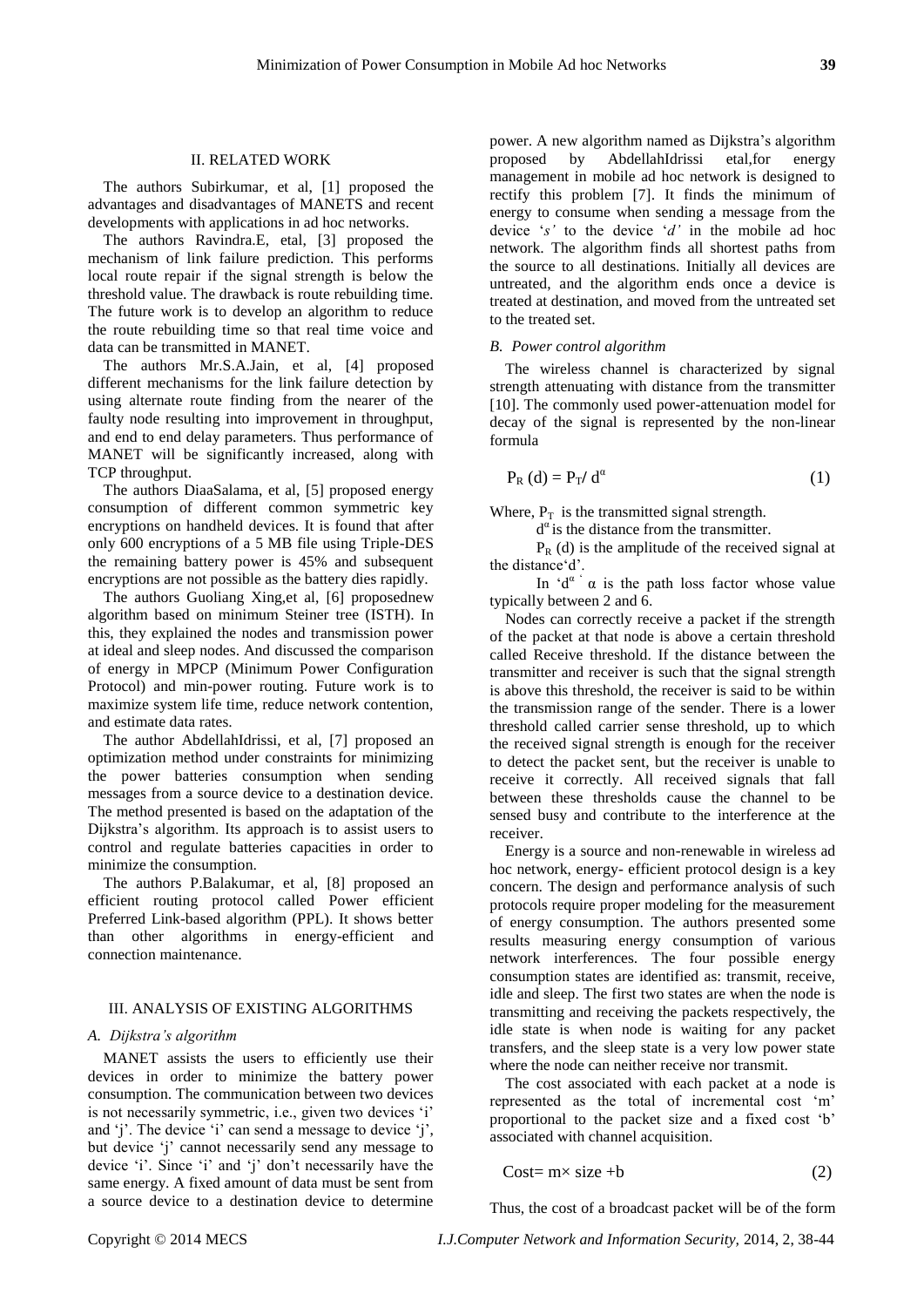Cost 
$$
_{broadcast}
$$
 = m  $_{send} \times size +b$   
\n $_{send+}\sum_{n \in S} (m \text{recv} \times size + b \text{recv})$  (3)

Where S = set of nodes with in transmission range of transmitting nodes

m*send*, b *send* = incremental and fixed cost for sending the broadcast packet

m*recev*, b *recev*= incremental and fixed cost for received the broadcast packet.

Similarly the cost of point-to-point traffic at the sender and receiver while considering presence of RTS**/**CTS control messages in IEEE 802.11 based networks can be respectively represented by the following equation:

Cost 
$$
_{unicast-sender} = b_{sendct} + b_{record} + m_{send} \times
$$
  
size +b  $_{send} + b_{record}$  (4)

Cost *unicast-receiver* = 
$$
b_{\text{recv}} + b_{\text{sendct}} + m_{\text{recv}} \times
$$
  
size +  $b_{\text{recv}} + b_{\text{sendctl}}$  (5)

Where b *sendctl* fixed cost for sending a control packet b*recvctl* = fixed cost for receiving a control packet

Beside this model for energy costs, it also shown that the energy consumed by an idle network interface dominates the total energy consumption (about a magnitude more than sleep mode).The energy spend at each node due to a flow can be calculated in a simple way.

# *C. Minimizing power consumption by the link failure algorithm*

In MANEThigh speed of mobility or continuously changing network topology causes link breakage and invalidation of end-to-end route. The link failure will indicated by the absence of hello message. To reduce the link failure the messages are retransmitted. By retransmitting the messages the routes or system consume more energy and its system life time will be less. Therefore radio power consumption must be minimized to extend system lifetime. Under radio power cost the IEEE802.11 network card has the radio power cost of  $T_x=1400$ ,  $Rx=1000$ , idle=830, sleeping=120. Transmission consumes more power than receiver and sleep consumes much less power than idle. The idle power of non-communicating nodes is reduced by sending it into the sleep mode [6]. To save the power there are three types:

- *Topology control* reduces node transmission power.
- *Minimum power routing* reduces packet transmission power.
- *Sleep management* reduces idle power through duty cycle.

None of above scheme minimizes both idle and transmission power.

## *D. Multicast routing algorithm*

In MANET especially the problem will occur in terms of connection maintenance mechanism and power consumption. Here P.Balakumar, et al, proposed an efficient routing protocol called Power-efficient Preferred Link-based algorithm (PPL) [8]. The performance metric used to evaluate is energy-efficient and connection maintenance. The multicast support to establish communication from one or more source nodes to multiple receiving nodes. Current multicast routing protocols for mobile ad hoc networks can be classified into two categories, tree-based protocol and mesh-based protocol as shown in table1.

TABLE I. COMPARISON OF MULTICAST ROUTING ALGORITHM

| <b>Categories</b>          | <b>Delivery</b><br>ratio | <b>Control</b><br>overhead | <b>Energy</b><br>consumption | <b>Nodes</b> |
|----------------------------|--------------------------|----------------------------|------------------------------|--------------|
| Tree-based<br>protocol     | Low                      | Low                        | Low                          | Fixed        |
| Mesh-<br>based<br>protocol | High                     | High                       | High                         | Changed      |

In multicast routing algorithm the authors proposed an efficient routing protocol called power-efficient preferred link-based algorithm (PPL). The performance metric used to evaluate is energy-efficient and connection maintenance and also discuss the issues of multicast routing protocols in MANET is shown in table 2. In this PPL, the authors compared the Bandwidth Efficient Multicast Routing Protocol (BEMRP) and Multicast Incremental Power algorithm (MIP) and PPL. The BEMRP didn"t focus on power efficiency, but for MIP and PPL when the group size is 10, PPL is less power-efficient than MIP.

TABLE II. ISSUES OF MULTICAST ROUTING PROTOCOLS IN MANET

| Robustness          | High packet delivery ratio                                                                                                                 |
|---------------------|--------------------------------------------------------------------------------------------------------------------------------------------|
| Power<br>management | Having limited battery by minimizing the<br>number of packet transmissions                                                                 |
| Efficiency          | Total number of data packets received by the<br>receivers and the total number of (data and<br>control) packets transmitted in the network |
| Control<br>overhead | It keeps minimum overheads                                                                                                                 |

### IV. PROBLEM STATEMENT AND OVERVIEW OF PROPOSED ALGORITHM

The main objective of this work is to implement a novel scheme to eliminate the redundant hardware as well as the redundant transformed data which reduces system complexity, memory, bandwidth and power. Also, a secure communication among nodes is necessary to allow the integrity of the delivered packets. To achieve this, we proposed a novel technique which is simple and easy to implement is shown in the Fig.1.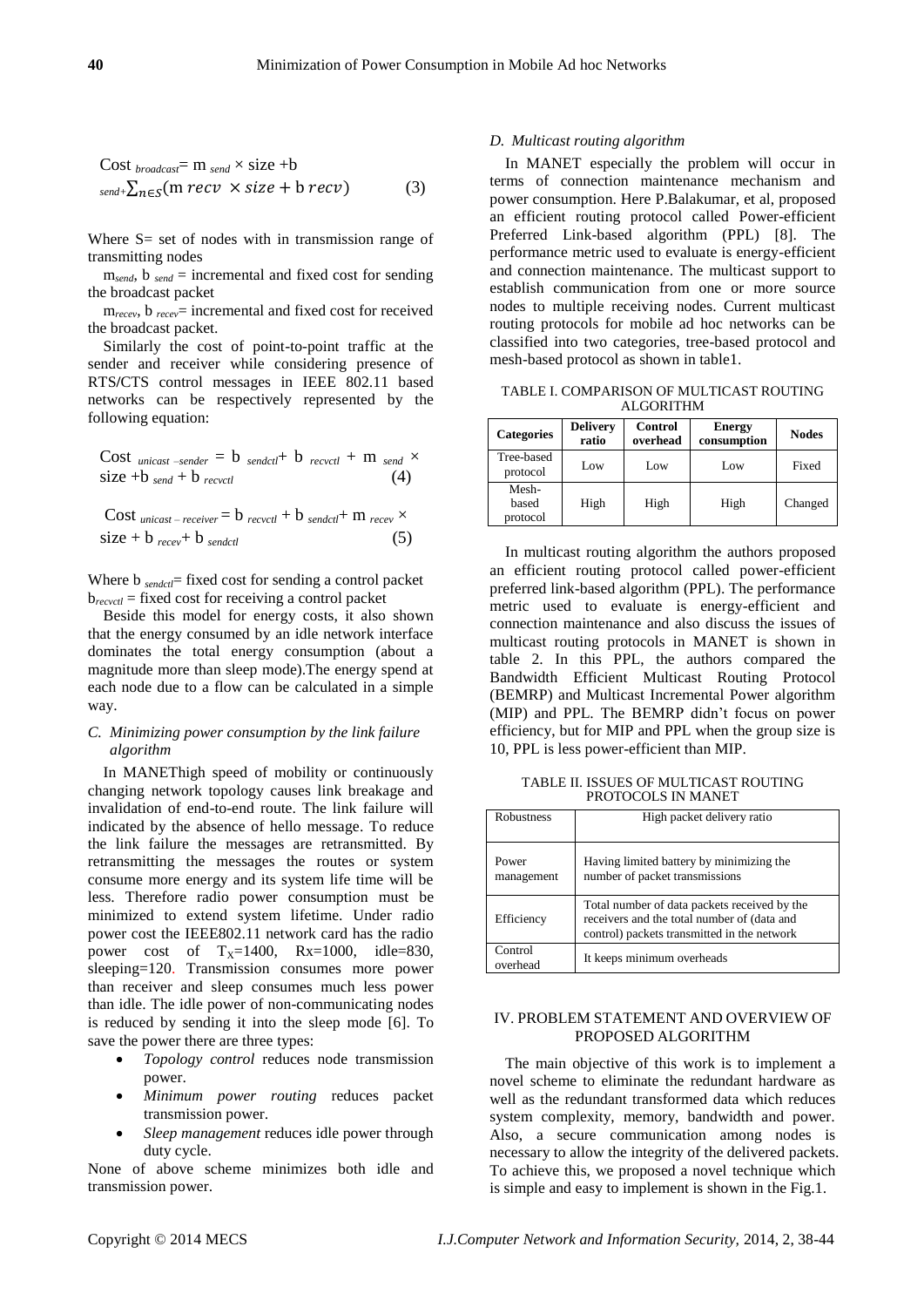

Figure1: Block Diagram (Key 128 work

The proposed work is the combination of cryptography and compression algorithms. In the first stage, the incoming bit stream is divided into packets of size 128 bits each, and performs one"s complement on the bits. The one"s complemented data is XORed with secret key of 128 bit size. The encrypted text is compressed using LZW algorithm and transmitted. At receiver, the reverse operation is performed to get back the original data. By implementing this algorithm, we can

- Protect the information from attackers
- Reduce the memory usage and transmission bandwidth
- Transmitting less number of bits consumes less power

The Fig.2 shows the flowchart of the proposed work, in which simple cryptographic algorithms are combined with LZW algorithm [11] [12] and named as Modified LZW (MLZW) algorithm. Our intention is to achieve security by using simple algorithms that involve small inherent delays rather than resorting to complex algorithms, which occupy considerable memory and delays.

A quick examination of the algorithm shows that LZW is always trying to output codes for strings that are already known. And each time a new code is output, anew string is added to the string table.



Figure 2: Compression Flowchart

The decompression algorithm [11] [12] needs to be able to take the stream of codes output from the compression algorithm, and use them to exactly recreate the input stream as shown in Fig.3. One reason for the efficiency of the LZW algorithm is that it does not need to pass the string table to the decompression code. The table can be built exactly as it was during compression, using the input stream as data. This is possible because the compression algorithm always outputs the STRING and CHARACTER components of a code before it uses it in the output stream. This means that the compressed data is not burdened with carrying a large string translation table. After decompression, the data is decrypted with secret key and perform one"s complement yields the original data.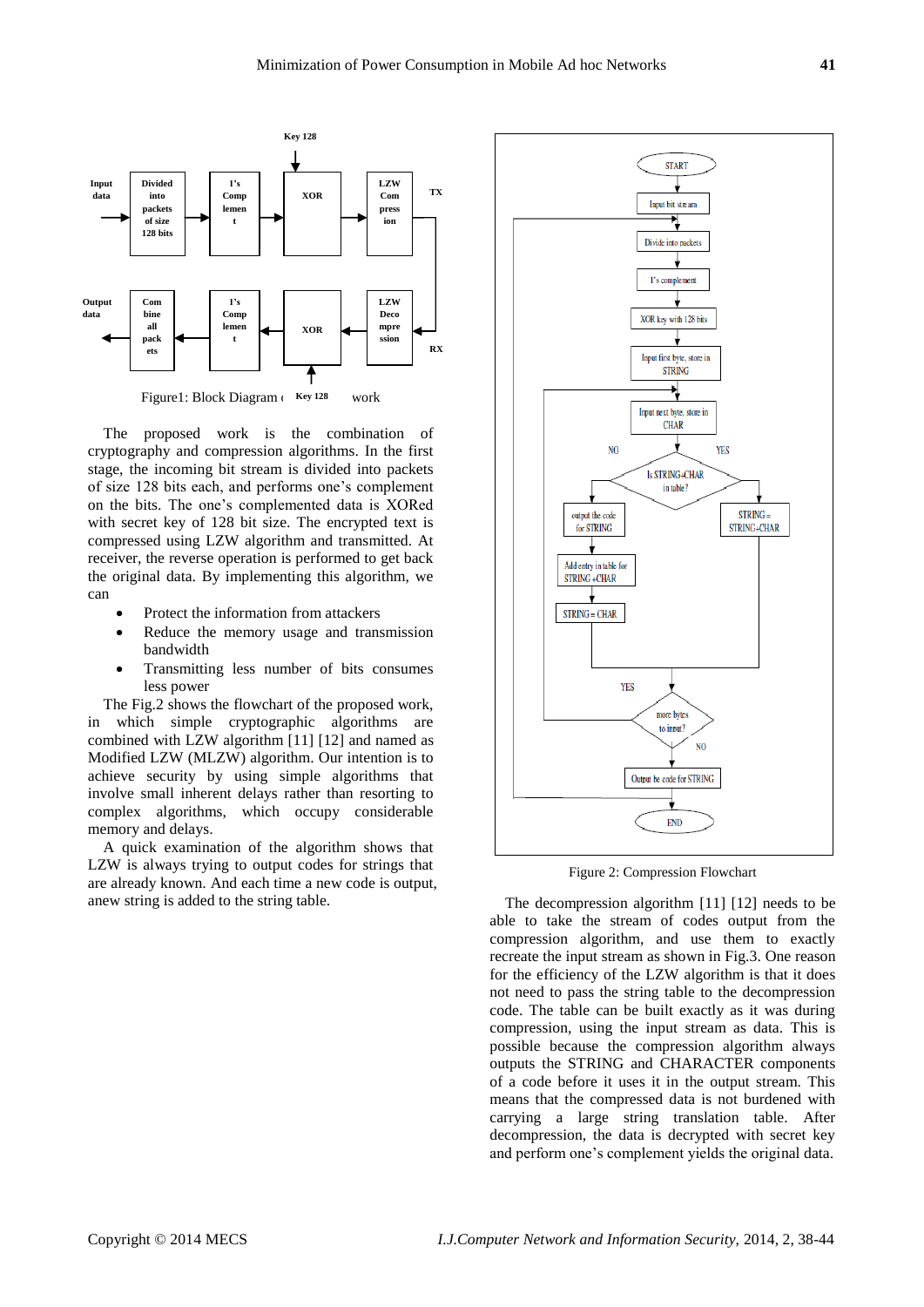

Figure 3: Decompression Flowchart

# V.IMPLEMENTATION AND SIMULATIONRESULTS

In order to evaluate the network performance of the proposed work, the Ad hoc Network is simulated using Global Mobile Information System Simulation (GloMoSim). It is a scalable simulation environment for large wireless network systems are uses a parallel discrete\_ event simulation capability provided by Cbased Parallel Simulation Environment for Complex System (PARSEC). The proposed method was simulated considering the following parameters as shown in table 3.

| <b>Parameter</b>         | Value            |
|--------------------------|------------------|
| Simulation area          | 2000 X 2000      |
| Number of Nodes          | 30               |
| <b>MAC</b> Protocol      | 802.11           |
| Transport layer          | UDP and TCP      |
| <b>Traffic Generator</b> | <b>CBR</b>       |
| Mobility                 | Random way point |
| Node placement           | Random           |
| <b>Routing Protocol</b>  | <b>AODV</b>      |
| Simulation time          | 500s             |
| Bandwidth                | 2 Mbps           |



Figure 4: Numbers of Nodes vs. Time

Fig.4shows, the numbers of nodes through which the text is sent is plotted in the x- axis, where as time taken ("seconds") to transmit the specified data from the source node to destination node is plotted in the y-axis. It is observed that as the number of nodes increases, the time taken to transmit data packets is high in the case when the compression technique is not used. With the implementation of LZW compression algorithm, it is observed that the time taken to transmit data packets is much less.The MLZW algorithm requires little bit more time compared to LZW algorithm. This is because of encryption-decryption process which is done before compression. Therefore the Fig.4 concludes that by using the LZW and MLZW compression algorithms, the transmission delay can be minimized.

#### TABLE III. SIMULATION PARAMETERS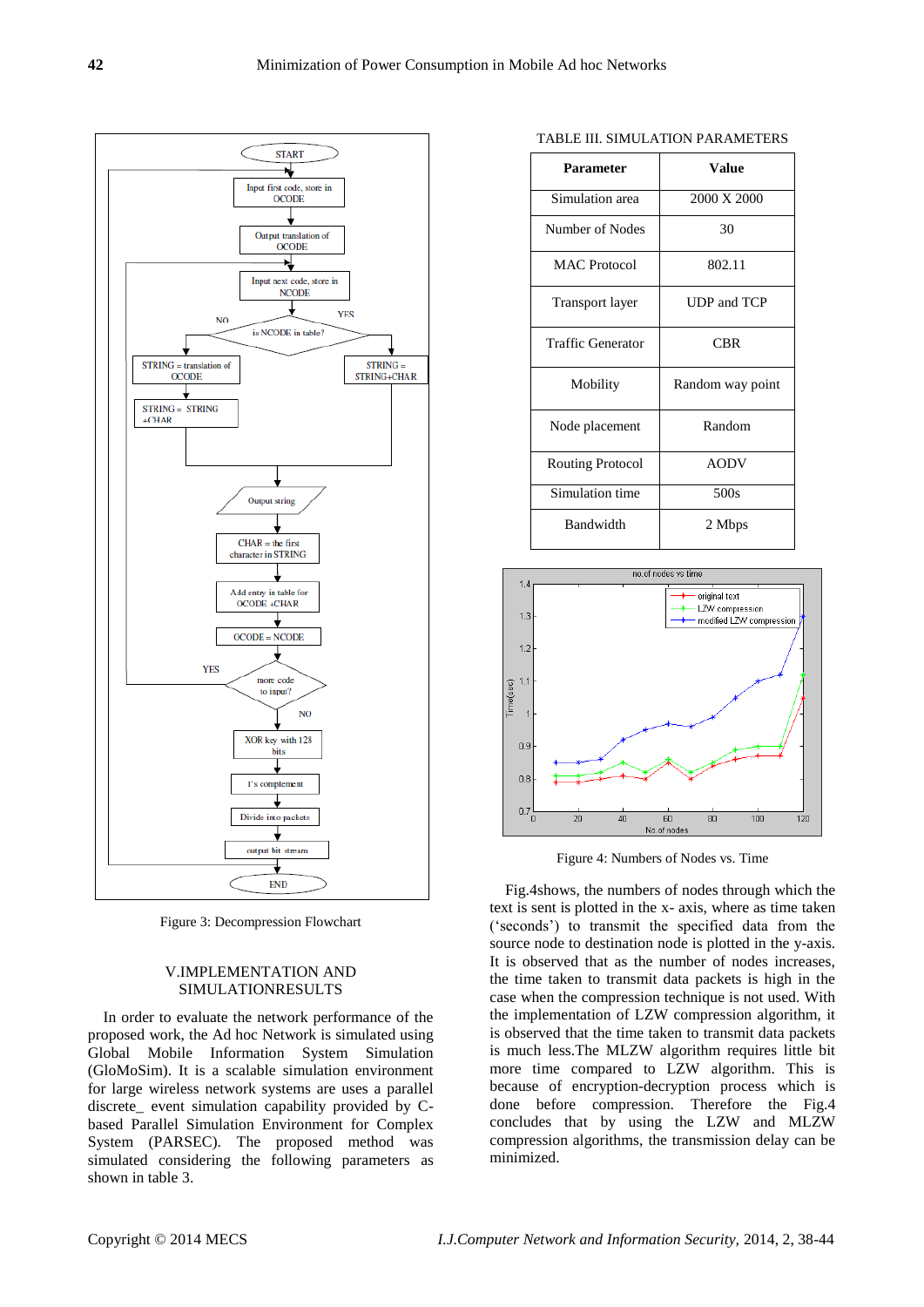

Figure 5: Number of Nodes vs. power

Fig.5shows, the number of nodes through which the text data is transmitted is plotted in the x-axis, where as power consumed (in "MilliWatts") in transmitting the specified data is plotted in the y-axis. Different data packets, of different sizes are sent through the different nodes in the network. The power consumed for transmitting the data from the source to destination is noted down. It is observed that when the original data bits are transmitted without any compression, it requires more power. By using LZW and MLZW algorithms, the power required to transmit the data is less.

It is observed from the result analysis, after implementing the LZW and MLZW compression, data could be sent with reduced power consumption without any loss of data. This in turn helps in reducing the battery consumption, thereby increasing battery life along with information security.

## VI. CONCLUSION AND FUTURE WORK

In this paper, MLZW data compression algorithm which is an efficient algorithm for compression with data security implemented successfullyusing GLOMOSIM a simulator for wireless networks. Using this compression technique, any text or document file can be compressed to a maximum of one-third of its original size without any loss of data and the performance of the algorithm is analyzed before and after compression. In this, we had considered the data compression to improve the battery life by transmitting compressed data to consume low power. In future, other attributes in this limited battery life can be addressed, so that the Quality of service in Mobile Ad hoc Networks can be improved. In the future, low power image and video compression techniques are need to be design aiming to increase the battery life and strong cryptographic algorithms need to be implement.

### **REFERENCES**

- [1] Subirkumarsharkar, T.G.Basavaraju, C.Puttamadappa, "Ad hoc mobile wireless networks, Principles, protocols and applications", Auerbach PublicationsBoston, MA, USA©2007.
- [2] B.Ruxanayasmin, B.Ananda Krishna and T.Subhashini, "Implementation of Data Compression Techniques in Mobile Ad hoc Networks", International Journal of Computer Applications, Volume 80, No. 08, Oct.2013.
- [3] Ravindra .E, VinayaDatt V Kohir and V. D Mytri, "A Local Route Repair Algorithm Based On Link Failure Prediction In Mobile Ad Hoc Network", World Journal of Science and Technology 2011.
- [4] Mr.S.A.Jain and MsAruna.A, Kadam, "A Study of Congestion Control Mechanism Using Link Failure Detection in MANET", International Journal of Engineering Research and Applications.
- [5] DiaaSalama, HatemAbdual Kader, and MohiyHadhoud, "Studying the effects of Most Common Encryption Algorithms", International Arab Journal of e-Technology, Vol. 2, No. 1, January 2011.
- [6] Guoliang Xing,Chenyang Lu, Ying Zhang, Qingfeng Huang, Robert Pless, "Minimum Power Configuration in Wireless Sensor Networks", Washington University in St. Louis Palo Alto Research Center (PARC).
- [7] AbdellahIdrissi, "How to minimize the energy consumption in Mobile Ad hoc Networks", International Journal of Artificial Intelligence & Applications (IJAIA), Vol.3, No.2, March 2012.
- [8] P.Balakumar, Dr.M.Rajani, "Multicast Algorithm for Mobile Ad Hoc Network Increasing Power-Efficient", International Journal of Advanced Research in Computer Science and Software Engineering Volume 2, Issue 2, February 2012.
- [9] B.Ruxanayasmin, Dr. B.Ananda Krishna, "Minimization of power consumption in MANETs", International journal of engineering research and technology (IJERT), PP.31-35, 2013.
- [10] Geraud Allard, Pascale Minet, Dang-Quan Nguyen, and NirishaShrestha, "Evaluation of the Energy Consumption in MANET", Institute national de recherché en informatique et en automatique, N 5851, FEBRUARY 2006.
- [11] Steven W. Smith, "The Scientist and Engineer's Guide to Digital Signal Processing", Chapter 27 – Data Compression.
- [12]Ziv J. and Lempel A., "A Universal Algorithm for Sequential Data Compression", IEEE Transactions on Information Theory, May 1977.